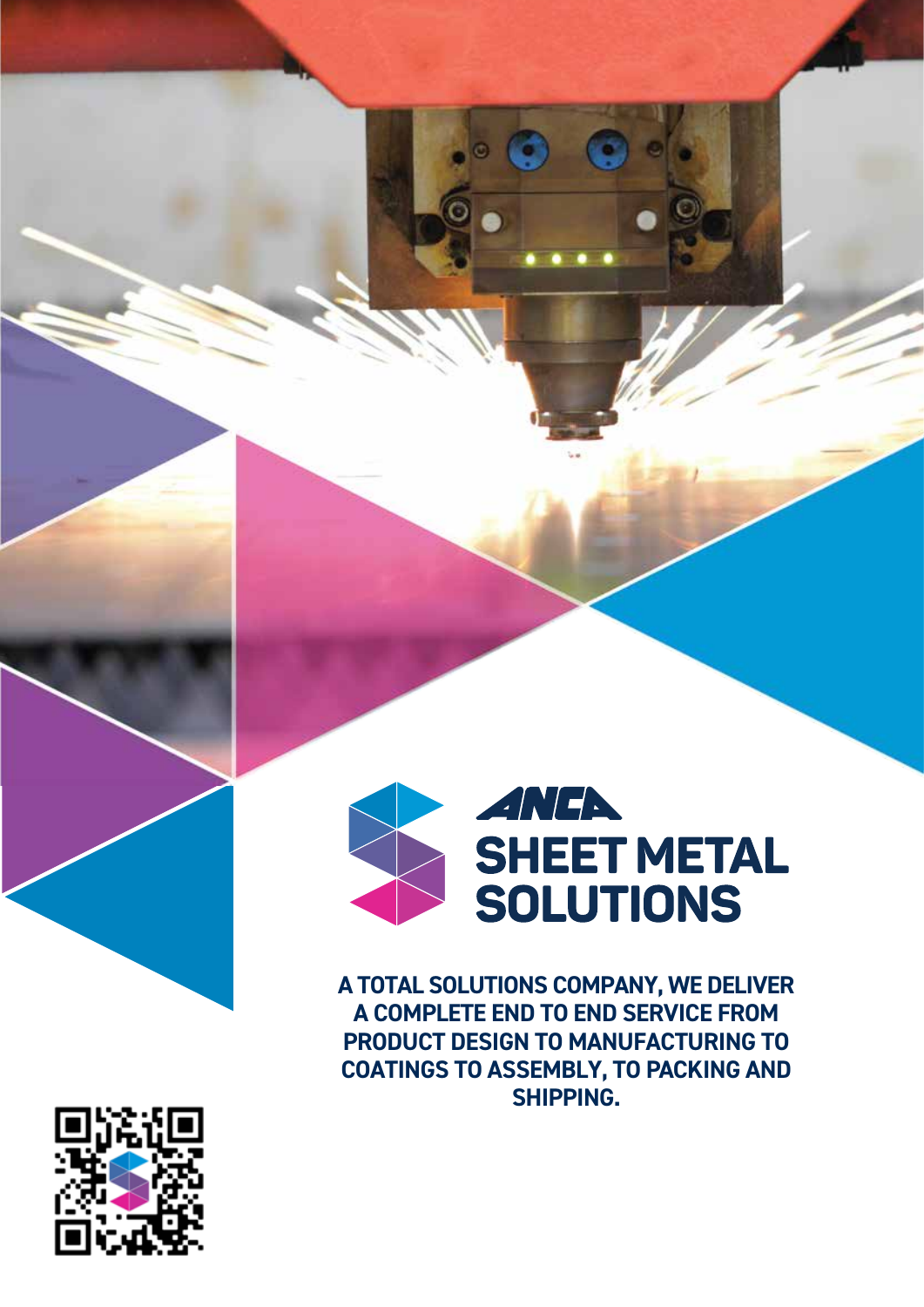# **ANCA SHEETMETAL SOLUTIONS IS AN AUSTRALIAN OWNED AND OPERATED SPECIALISED SHEETMETAL PROVIDER FOR A WIDE RANGE OF INDUSTRIES AND APPLICATIONS. WE PRIDE OURSELVES ON OUR SERVICE, QUALITY AND GLOBAL NETWORK SERVICING CUSTOMERS ACROSS THE WORLD.**

**Sheetmetal Solutions has a strong market heritage, operating since 2000 and are the tier one supplier for the global leader in CNC Grinding, ANCA CNC Machines.** 

Hear from our customers:

We can't recommend ANCA Sheet Metal Solutions any more highly. Their customer service, attention to detail and high level of quality makes them a crucial member of our supply chain.

### **WE SERVICE A RANGE OF INDUSTRIES INCLUDING:**

- Machine canopies
- Off road vehicles
- Food processing
- Consumer electronics
- Construction machinery
- General machinery
- Aerospace
- Automotive
- Agriculture

### **AS SHEETMETAL SUPPLIERS WE HAVE A GROWING PRODUCT RANGE THAT INCLUDES:**

- Under body protection
- Nudge bars
- Side steps
- **Conveyors**
- Rear & front bumpers
- Machinery housings
- Electronic casings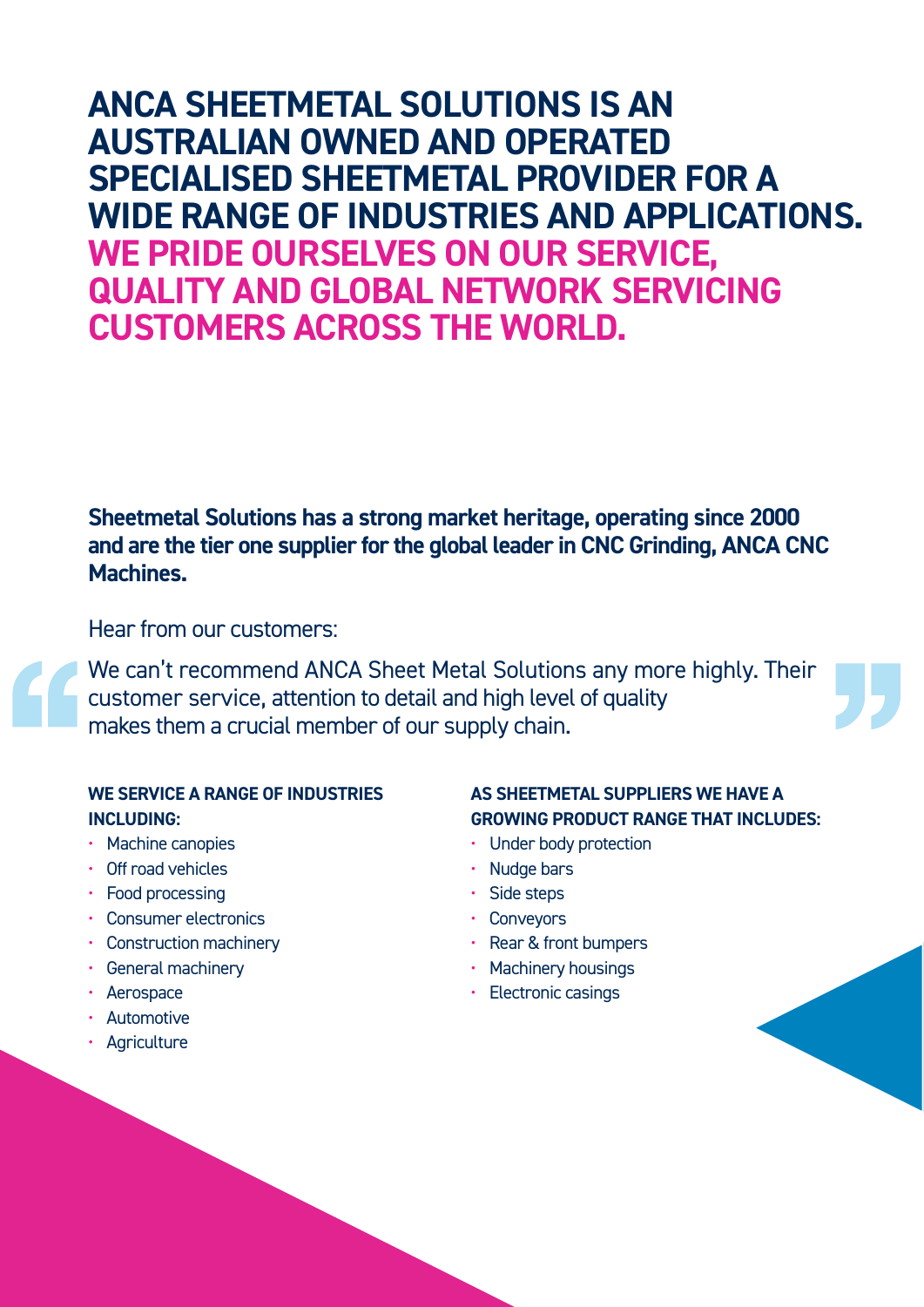

#### **WE ADD VALUE**

Sheetmetal Solutions have the equipment and capabilities to manufacture a diverse range of sheetmetal products for all industries. When our customers come to us with a request we are proud to find them a solution.

Our experienced team use proven manufacturing processes and design concepts to ensure high quality products. We approach new product developments with agile, cross functional team based principles.

Our agile thinking is coupled with a culture of lean manufacturing that ensures efficient, cost effective solutions that are delivered on time.

We are proud of our strong team whose skills range from CAD design and CNC programming to laser and waterjet cutting sheet metal, CNC forming, welding and painting and assembly.

Partnering with us removes your supply chain risk and offers the knowledge that we will supply a quality sheetmetal solution to your specific requirements, on time. At Sheetmetal Solutions we guarantee a number one lifetime customer experience every time.

ANCA Sheet Metal Solutions has been ISO 9001:2015 and ISO14001:2015 certified.

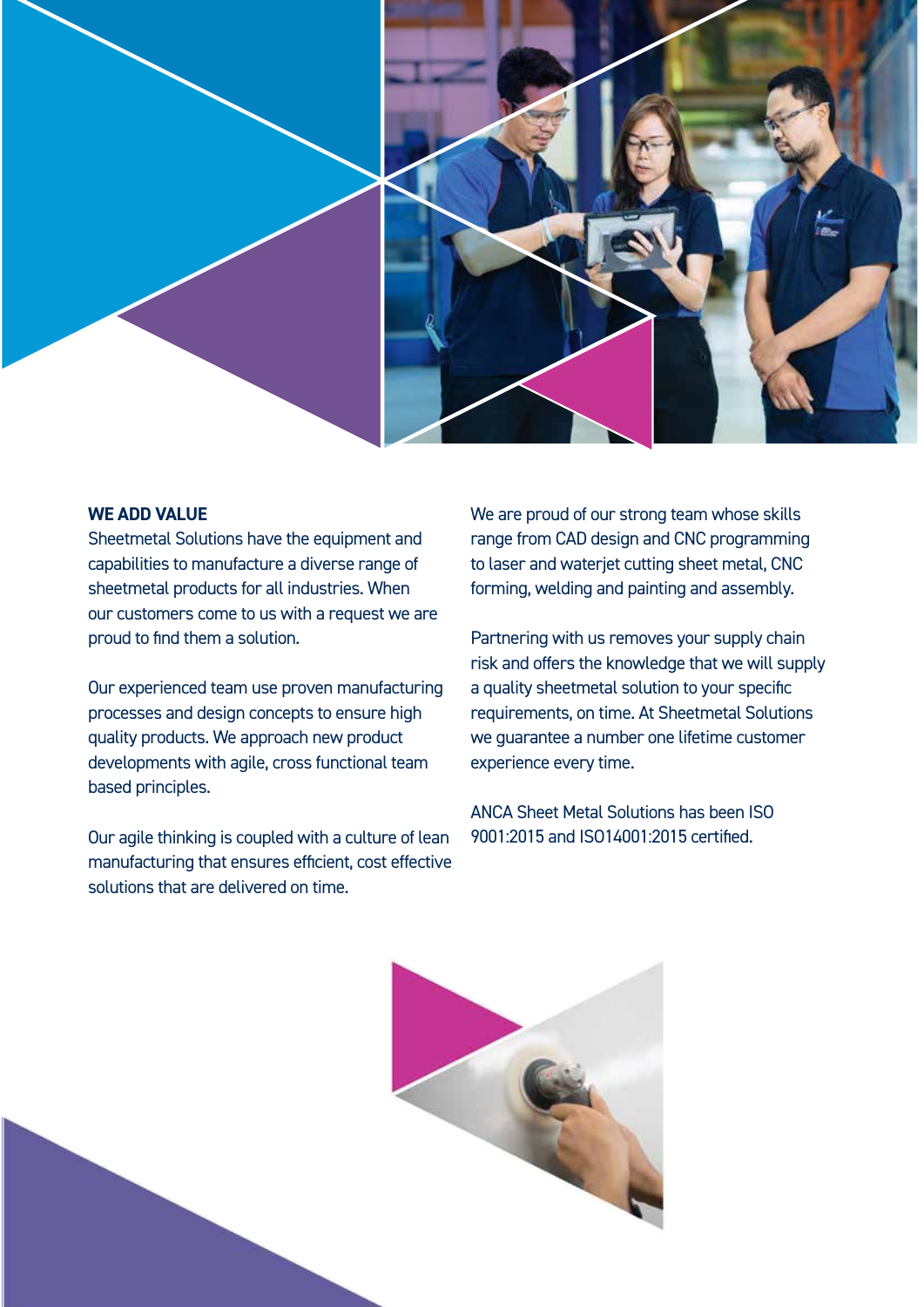### **OUR CAPABILITIES**



Fiber Laser cutting capabilities up to 20mm thick for steel, 10mm for SUS/ AL. Tube laser can cut steel tubes up to 150x150 mm.



Pressbreaks can fold up to 3m long, max 15 mm thick for steel. CNC rolling from radius 60- 1500 mm, max thickness 4 mm for steel.



Automotive quality wet paint booth can handle parts up to 2m tall. External suppliers for a wide variety of industrial coatings.



High pressure cabinet leak test stations with overhead gantries.



Waterjet Cutting machine capabilities up to 100 mm for steel, Stainless, Aluminium and Polycarbonate material.



Weld Steel, Stainless, and Aluminum, with over 30 MIG/TIG machines. In-house welding jig design capabilities.



High Quality Mechanical Assembly per customer specified torque control.



We support a variety of packing standards based on customer requirements.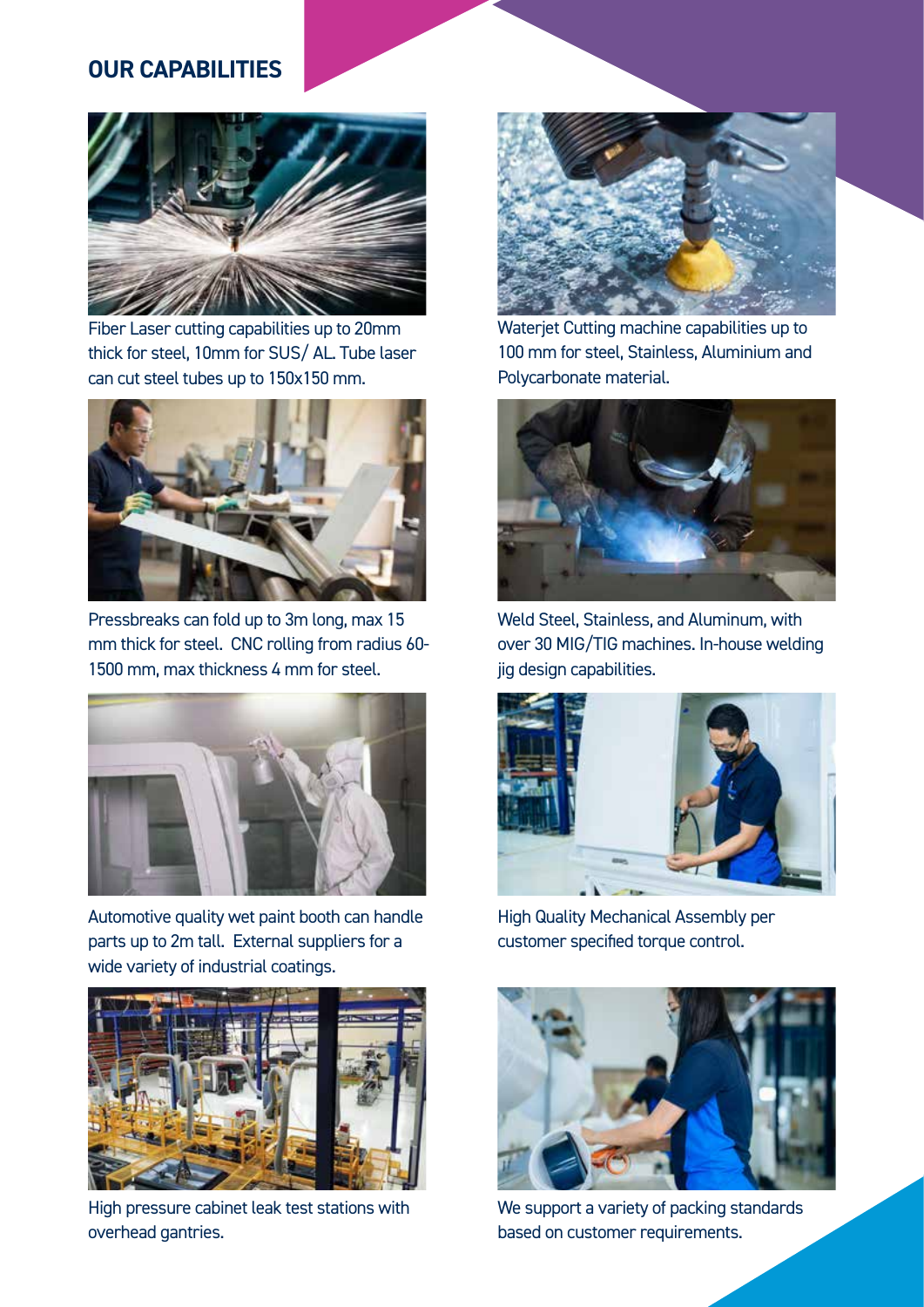## **SPECIALISING IN SHEET METAL COMPONENT SUPPLY**

**HUOT** 

 $\bullet$ 

ö

ANCA Sheet Metal Solutions comprehensive set of services integrate cutting- edge sheet metal fabrication equipment with a workforce of qualified manufacturing engineers, technicians and welders capable of transforming a concept into a well-priced, high end quality sheet metal product.